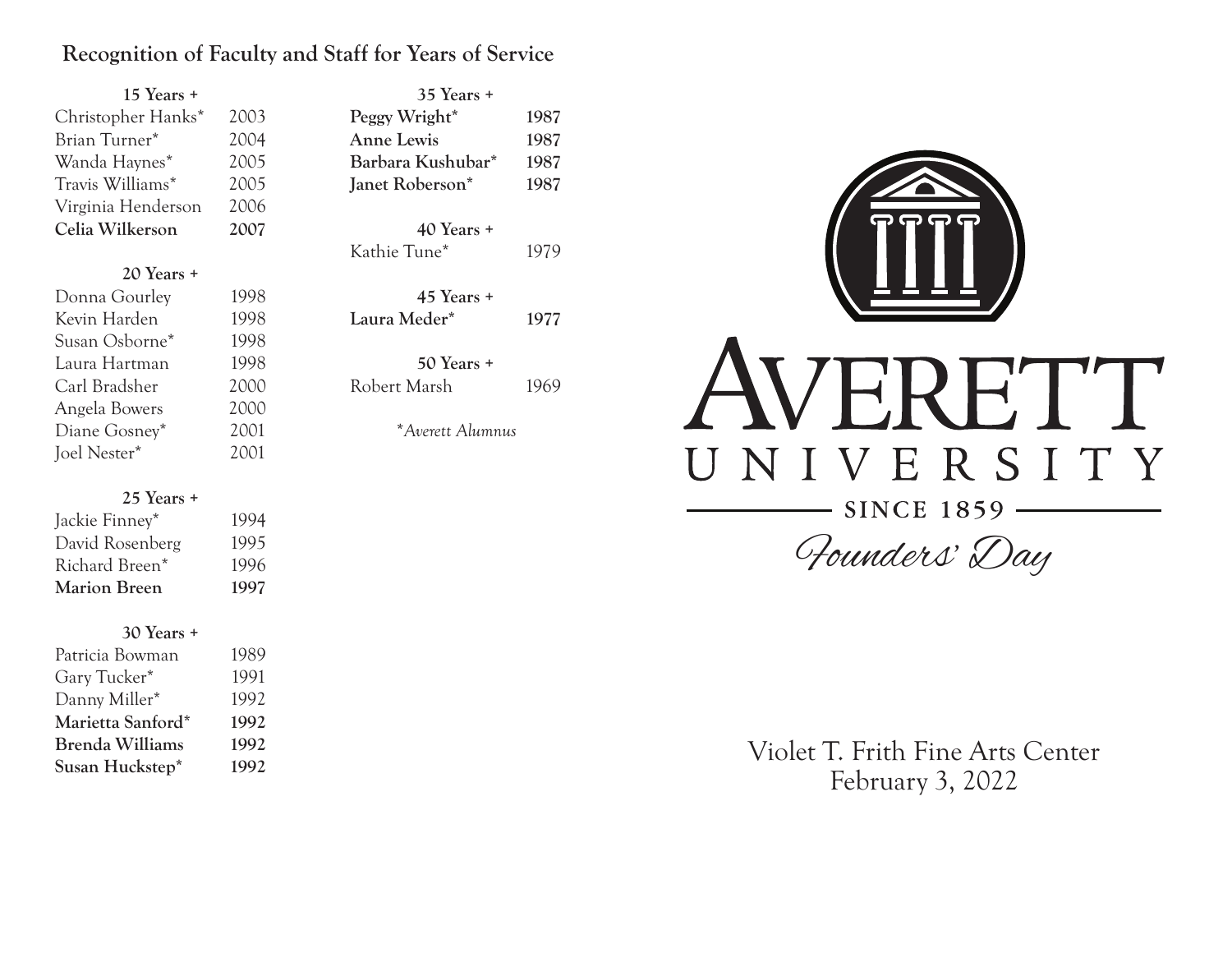## **Founders' Day Celebration One Hundred Sixty-Third Session**

| <i>*Processional</i>              | "Promenade" by Amy Marcy Beach<br>Dr. Anne Lewis, piano<br>Professor of Music & Department Chair |
|-----------------------------------|--------------------------------------------------------------------------------------------------|
| *Welcome & Invocation             | Rev. Dr. Timothy E. Fulop<br>Vice President for Academic Affairs                                 |
| Introduction to Founders' Day     | Dr. Tiffany M. Franks<br>President                                                               |
| <b>Averett Singers Selection</b>  | Gaudeamus Hodie (Let Us Rejoice Today)<br>by Donald Moore                                        |
| <b>Introduction of Speakers</b>   | Ms. Melissa E. Wohlstein<br>Vice President of Philanthropy                                       |
| <b>Reflections from Graduates</b> | Mr. James Contreras '18<br>Dr. Roberta Thayer-Smith '74<br>Ms. Libby Westphal '01                |
| <b>Charge to Students</b>         | Ms. Morgan Dearing '23<br>Junior Class SGA President                                             |
| <i><b>*Alma Mater</b></i>         | Dr. Gary Tucker '85<br>Professor of Mathematics<br>Division Chair                                |
| *Benediction                      | Rev. Dr. Fulop                                                                                   |
| <i><b>*Recessional</b></i>        | "Scherzo" by Clara Wieck Schumann<br>Dr. Lewis, piano                                            |
|                                   |                                                                                                  |

### **Alma Mater**

Hail to thee, our Alma Mater, Proudly now we sing, Faithful to thy name forever, Let our praises ring.

O, dear Averett, we are thankful As we sing to thee, For honor, friendship, and real wisdom, Thou dost hold the key.

> Averett University Memories dear we'll hold We'll remember now and ever, Our dear blue and gold.

## **Academic Regalia**

The faculty's academic robes and hoods, worn for special occasions such as this, indicate the degrees they have earned and the universities where they earned them. Professors have worn distinctive regalia since medieval times.

The gowns are designed to rate the highest degree earned by the wearer (Bachelor, Master, or Doctor), and the hoods have particular colors for the specific degrees and universities. The lining notes the official color, or colors, of the college or university conferring the degree (Averett's colors are blue and gold). The color of the edging (two, three, and four inches for the Bachelor's, Master's, and Doctor's respectively) shows the discipline to which the degree pertains, for example: Arts – white; Business – drab; Education – light blue; Fine Arts – brown; Law – purple; Music – pink; Nursing-apricot; Philosophy – dark blue; Physical Education – sage green; Science – golden yellow; Social Work – citron; Theology – scarlet. In recent years, many universities have incorporated the university's colors into academic robes and hoods.

The University mace is carried by an honored faculty member.

The international flags on display represent many of the international students whom we are proud to have at Averett University.